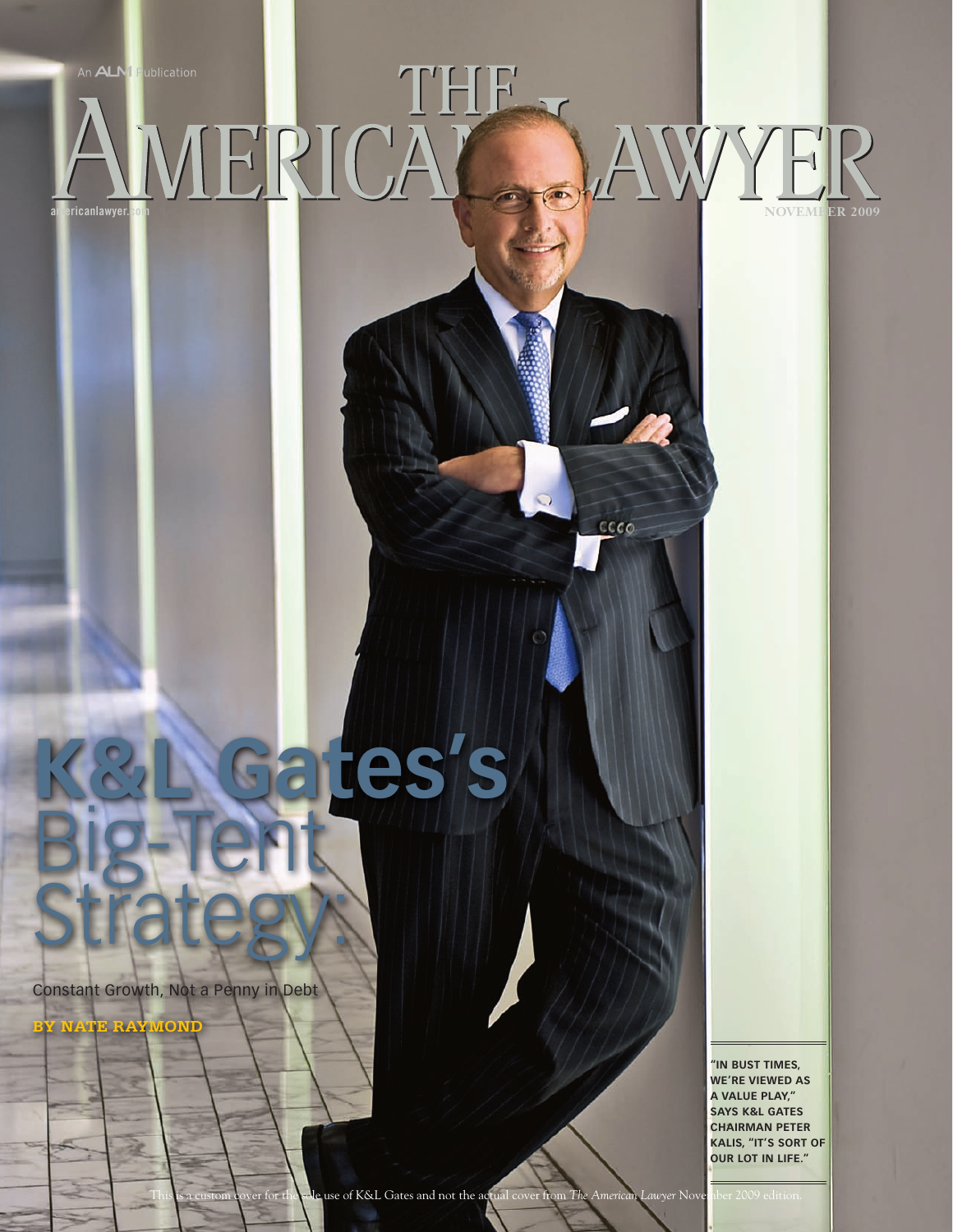# AMERICAN LAWYER

**LESS THAN** 

## *K&L Gates grows the old-fashioned way—with hefty capital calls and no debt.*

#### *By Nate Raymond*

### and staffers in K&L Gates's Pittsburgh headquarters won't have any trouble finding their new offices when they move in a few months. In fact, it would be hard for any Pittsburgh resident not to know where the firm is *THE LAWYER*

relocating—"K&L Gates" blares from the top of a 37-story building that was formerly One Oliver Plaza. When K&L Gates signed the 200,000-square-foot lease in 2007, chairman Peter Kalis boasted that the new offices reflected the Pittsburgh-born firm's growth—it has gone through eight mergers domestically and internationally since he became boss more than a decade ago—as well as its commitment to the city. But behind the PR and hometown pride was something old-fashioned for a firm of K&L's size: It has spent millions of dollars to build out the Pittsburgh space without borrowing a cent from a bank.

More than 70 percent of large law firms have some form of debt on their balance sheets in 2008, according to PricewaterhouseCoopers. Yet even though K&L Gates has 33 offices with currently more than 1,800 lawyers around the world, it is financing its operations solely through partner capital contributions.

Since the recession began two years ago, K&L has completed three mergers and opened five new offices. The firm's merger with Chicago-based Bell, Boyd & Lloyd is the largest firm merger announced this year, with 250 lawyers coming on board, according to Altman Weil, Inc. (Bingham McCutchen ranked

second with its acquisition of 120-lawyer Mc-Kee Nelson in August.) K&L is not immune to layoffs—it laid off 36 associates in March and has deferred 80 first-year associates until January—but the cuts pale in comparison to other Am Law 100 firms of its size. Revenue should pass \$1 billion this year, Kalis predicts, in what has been a "decent" year despite the economic slowdown.

At a time when some firms are faced with debt they incurred years earlier, K&L markets itself as a no-debt operation, a firm that will not suffer the fate of other rapid-growth operations—namely Heller Ehrman and Thelen since it has never taken out a bank loan. And recent lateral hires say that K&L Gates's lack of debt made the firm an easier pick during a time of economic uncertainty. But with the economy showing signs of stabilizing, a question remains: Will playing it safe be the right strategy when the boom times return?

*K&L Gates was born out of war.* When World War II hit, a number of lawyers at Reed Smith, also based in Pittsburgh, enlisted. On their return, they discovered that many associates who hadn't fought in the war had made partner, while the veterans weren't given cred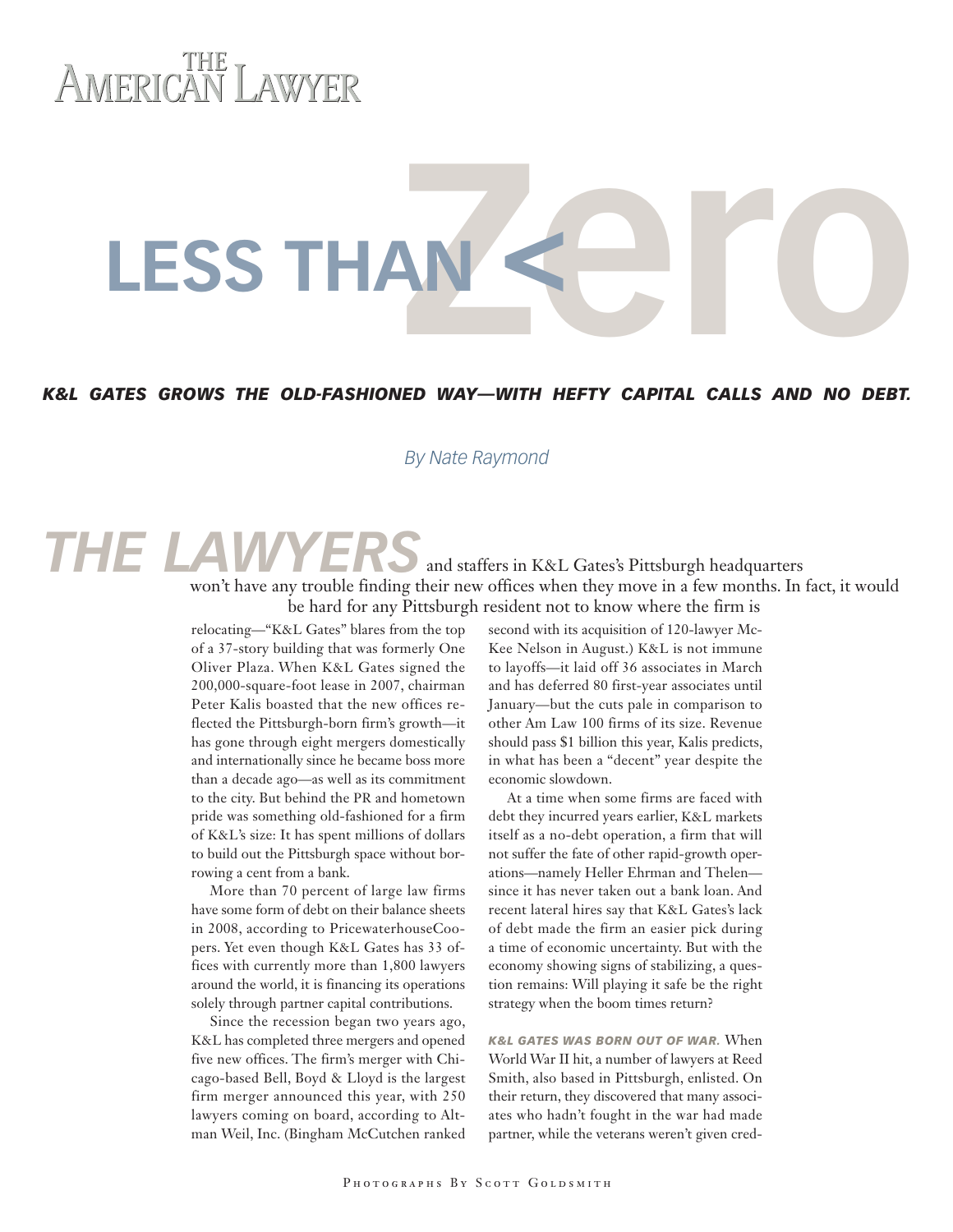it for their years of service. After a frank discussion with Reed Smith's managing partner, seven associates quit to start their own firm, Kirkpatrick, Pomeroy, Lockhart & Johnson.

Kalis, now 59, joined the firm the same year as its first merger, with Washington, D.C.'s Hill, Christopher & Phillips in 1981. The son of a Greek immigrant restaurant owner, Kalis grew up in Wheeling, West Virginia, a town that gave birth to two other future law firm leaders, Orrick, Herrington & Sutcliffe chairman Ralph Baxter and Reed Smith chairman Gregory Jordan. Kirkpatrick's hiring partners loved Kalis's resume: student body president at West Virginia University; Rhodes Scholar; law journal editor in chief at Yale Law School; clerkship for U.S. Supreme Court justice Byron White. "From day one, he stood out," says former K&L chairman Charles Queenan.

At Kirkpatrick, Kalis made partner after just four years at the firm. (*The American Lawyer* caught wind of him a few months earlier, publishing a two-page "up-and-comer" profile in 1984, while he was still an associate.) Lucrative work from Kalis's insurance recovery litigation practice added to his reputation.

Kalis took over as chairman and managing partner in 1997. Mergers were nothing new to Kirkpatrick, but under Kalis, the firm's growth exploded as many of its clients grew into multinationals, and the firm tried to meet their legal needs around the globe. Kalis counts on two deputies to help him find prospective merger partners and make the integrations work—Janice Hartman, a corporate partner in Pittsburgh, who, as the firm has evolved, has become Kalis's

deputy in charge of scouting out laterals and merger partners, and, more recently, R. Charles Miller, a Washington, D.C.–based financial services partner in charge of integration. But make no mistake, the firm's growth is Kalis's mission.

Two mergers stand out. In 2005 Kirkpatrick & Lockhart pushed into Europe through a merger with London's Nicholson Graham & Jones. Nicholson Graham had a reputation for representing start-up companies, but was struggling as Magic Circle competitors stole the clients

| <b>K&amp;L GATES: BY THE NUMBERS*</b> |               |  |  |  |  |  |
|---------------------------------------|---------------|--|--|--|--|--|
| <b>Current Head Count:</b>            | 1,800         |  |  |  |  |  |
| <b>Revenue Per Lawyer:</b>            | \$620,000     |  |  |  |  |  |
| <b>Gross Revenue:</b>                 | \$959,500,000 |  |  |  |  |  |
| <b>Profits Per Partner:</b>           | \$855,000     |  |  |  |  |  |
| * FINANCIALS ARE FOR 2008             |               |  |  |  |  |  |

that became successful. The transatlantic combination immediately shifted K&L's growth plans. A few months later, Kalis and Hartman sat down to swap notes about the merger environment with partners at another firm that was shopping around for a suitor, Seattle's Preston Gates & Ellis. Talks quickly evolved from the general to the

specific; a merger between the firms was approved in December 2006. Just as important as the West Coast operations to Kalis's team was the firm's three Asia offices, built up by David Tang, one of the firm's rainmakers who is also chairman of the board of the Federal Reserve Bank of San Francisco.

K&L partners insist that the firms they merge with are, in Hartman's words, "very strong firms" in stable financial condition. But they acknowledge that some of the firms had fallen behind in market position, with a merger often seen as the best-case option to compete longterm. In several cases, large partner defections preceded the combinations. Charlotte-based Kennedy Covington Lobdell & Hickman, whose

175-lawyer firm merged with K&L in July 2008, suffered a six-partner defection to Winston & Strawn earlier that January. Bell, Boyd saw five partners depart for Bryan Cave six months before merger talks with K&L were disclosed.

No new mergers or offices are in the immediate offing. Still, expansion is tempting: Kalis says that he could see expanding the firm into a fourth continent with an office in Brazil.

"Follow the clients" has long been K&L's mantra. Its growth has been based on meeting the demands of current clients and positioning itself for new ones. Companies with roots to the Pittsburgh days still strongly influence the firm's direction. The firm's top 20 clients—70 percent of them predating the merger with Nicholson—used more than nine offices on average in 2008.

Take Halliburton Company. Michael Zanic, a Pittsburgh corporate partner, calls Halliburton "a poster child for why we do the mergers, or why the mergers are a success." In 1998 Halliburton acquired Dresser Industries, Inc., a K&L insurance recovery client. In April, Halliburton, following a yearlong review of its outside law firms, picked K&L

### *"A firm that doesn't have debt* isn't going to collapse," *says new lateral partner David Bernstein.*

as one of three firms out of 111 contenders to be a preferred provider. K&L can now compete with Baker Botts and Haynes and Boone for what in recent years has been roughly \$90 million in Halliburton legal spending. "K&L has already wound up in the last several months doing work for us in areas like Alaska and Seattle, and others where they would not have worked for us before," says deputy general counsel James Ferguson.

The type of work K&L does for Halliburton has also expanded into mergers and acquisitions, Zanic says. Growing the corporate practice area is a priority. Middle-market deals have traditionally been the firm's bread-and-butter, but through the London and Asia offices, K&L is trying to position itself to pitch for larger, cross-border transactions. "The fact that we had Asia clients list on [London's] Alternative Investment Market in the last year or so—we wouldn't have been able to do that before, because we didn't have that presence," says David Tang, who now oversees the firm's Asia offices.

To boost revenues, K&L partners are encouraged to refer work to other offices when they do not have the practice capabilities at home, or when the possible assignment isn't in their region. The firm measures the flow of money in and out of offices, and referrals are taken into account in partner compensation.

Results can come quickly. In January 2008 K&L merged with Dallas's Hughes & Luce, which grossed \$77.8 million the year before. In 2008, \$26 million of the Dallas office's \$101 million in revenue came from work originated by other K&L offices, while it referred \$20.9 million of work to 24 of the firm's other offices. "We believe the combination has probably exceeded our expectations," says Edward Coultas, the former managing partner of Hughes & Luce who now heads the Dallas operation.

Not every client sees the value in K&L's pitch. Microsoft Corporation general counsel Bradford Smith told *The Seattle Post-Intelligencer* only a few years earlier that Preston Gates's merger with Kirkpatrick was "a positive development" that gave the Seattle firm "more depth and breadth." Yet in May, the company—whose founder, Bill Gates, is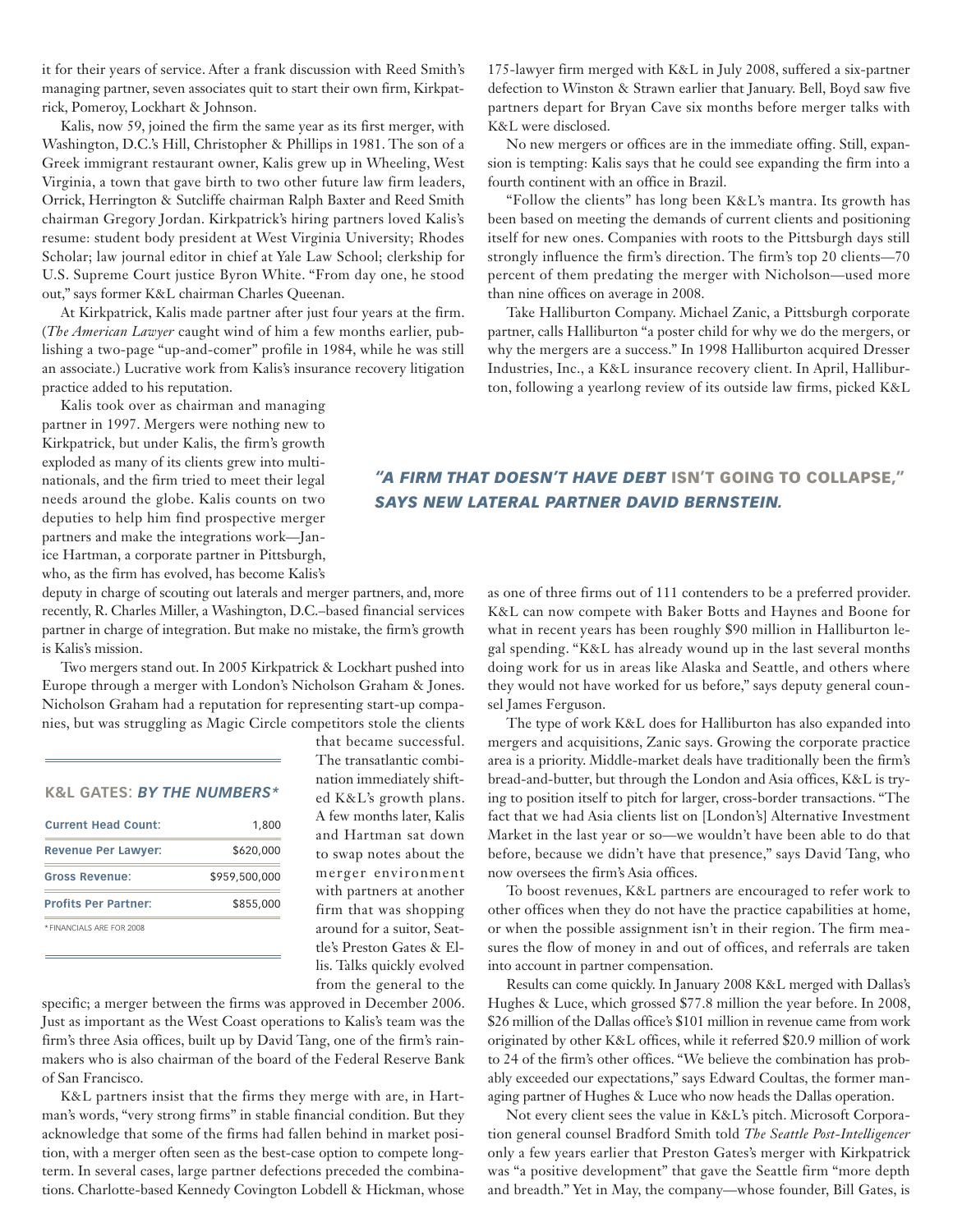

the son of retired Preston Gates partner Bill Gates, Sr.—unceremoniously dumped the firm from its preferred provider list as the software giant looked to trim its legal costs. Microsoft and K&L partners say the firm continues to do some legal work for the company on intellectual property matters.

And despite the mergers and new work, K&L's financial growth has been less than spectacular compared to other Global 50 firms. It ranked No. 122 in revenue per lawyer in 2004 among The Am Law 200; in 2008, it ranked No. 126. In contrast, Global 50 firms Dechert; Ropes & Gray; and Paul, Hastings, Janofsky & Walker all nudged up their places in market rankings by the double digits. Profits per partner have fared better but are still less than stellar.

In large part, K&L's weaker revenue per lawyer is explained by the firm's geography and practices. Many other large firms, such as Dechert, whittled out underperforming practices in order to focus on marquee work. K&L takes a different approach. While the firm does not tolerate practices that charge below-market rates, K&L is also comfortable housing its M&A lawyers under the same roof as a practice geared toward school districts. And for every major market K&L operates in, there are other smaller ones where it stands alone. Among the 50 largest firms globally, K&L is the only one with offices in Anchorage; Fort Worth; Research Triangle Park, North Carolina; and Spokane. In part, the firm's choice to practice in these lower-billing-rate locales explains why its revenue per lawyer—\$620,000—is about 25 percent lower than that of the average Am Law 100 firm.

**corporate partner Janice HArtman helps scout out merger partners and negotiate deals. K&L requires any firm that it acquires to pay off its debt.**

While Kalis acknowledges that these markets' lower rates dilute its financial results compared to competitors, he says the firm has never closed an office and doesn't plan to start now. "It's probably not a business model that's everyone's cup of tea; it just happens to work well for us," Kalis says. "A lot of those same cities that pull down the average [revenue per lawyer] also generate a lot of very substantial

work for the large cities. Take Harrisburg. It won't shock you to learn that our partners have an advantage there in cross-selling our Asia practice or cross-selling our European practice, because who in the hell else is going to sell [to those clients]?"

And while its results are lower than competitors [see "Peer Pressure," below], K&L has shown more resilience to the economy than other firms. In 2008 profits per partner climbed 6.9 percent, to \$855,000, in a year when the average Am Law 100 firm saw a 4.3 percent decline. Revenue per lawyer nudged up 1.6 percent when other firms fell 1 percent on average.

*What makes the growth an easy sell right now* is the firm's conservative balance sheet. Despite its size, K&L carries zero bank debt. The firm has credit lines with Citigroup Inc. and other banks, but it does not use them. Instead, K&L is an all-capital firm. One of Kalis's first decisions as chairman in 1997 was to double the amount of income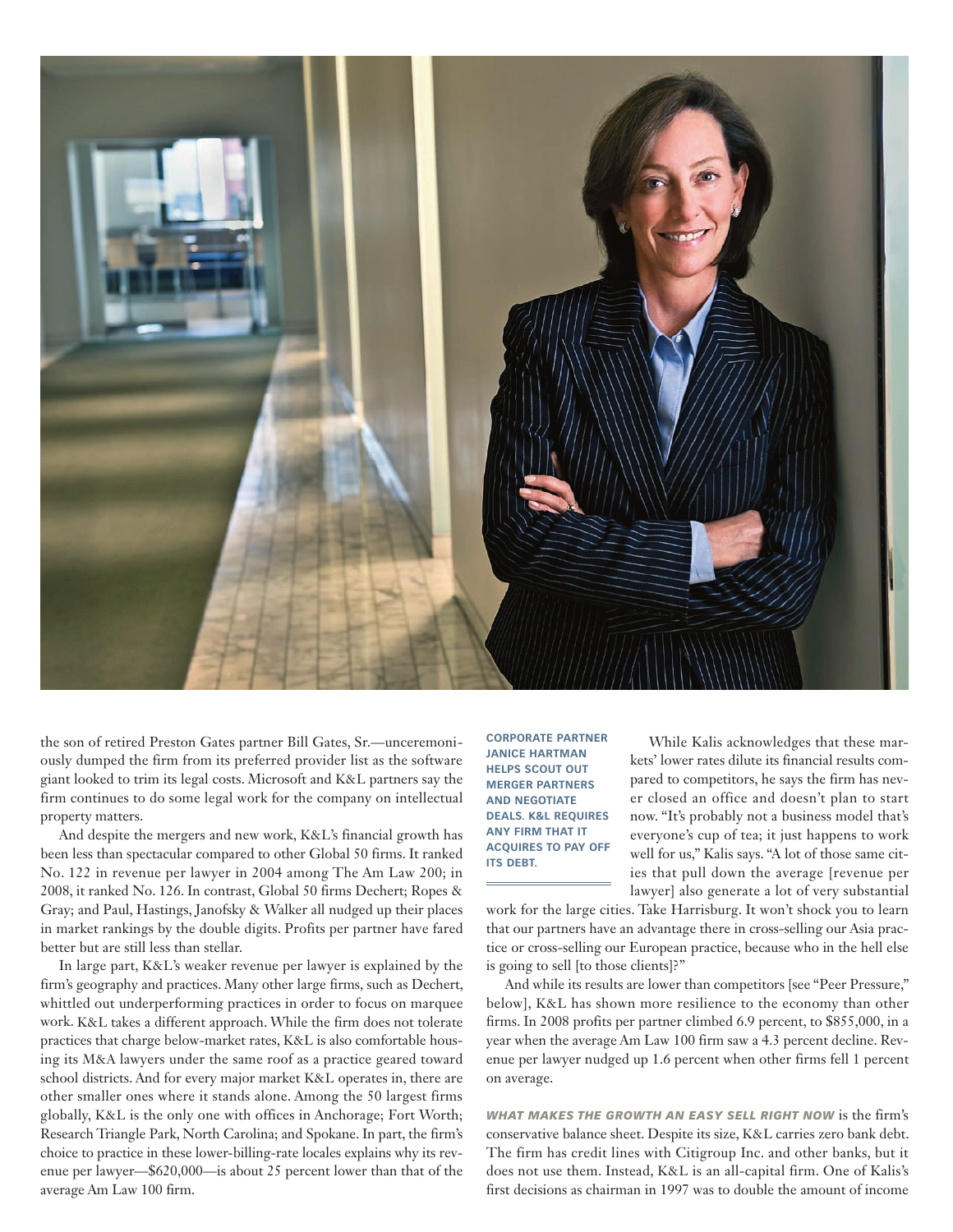# AMERICAN LAWYER

that partners had to put in as capital. Ever since, the firm has relied on capital contributions to finance its growth. In 2008 K&L held back about 50 percent of its distributable income as permanent capital. As of September, its current capital levels were about 31 percent higher than a year earlier.

Newly admitted equity partners put up 35 percent of their compensation. Every year they put in another 5 percent, capping out at 60 percent. Consultants say that K&L's requirements are higher than typically seen at law firms. Even some of the newly merged K&L Gates firms say their partners are putting in more capital under the K&L regime than they did when they were independent, though some don't mind. Extra money beyond what's required accrues interest,

and K&L partners who leave the firm get their capital back the following August.

Because the capital is substantial, K&L has a bank facility set up for new partners to borrow from. K&L does not track how many partners use it, but Kalis guesses "most" new partners do. Borrowing is increasingly a common way to pay for capital at law firms; Citi says partner borrowing grew at 28.4 percent in the early months of 2009.

K&L's no-debt attitude dates back to its origins,

partners say, but became particularly hardened during partner Charles Queenan's reign as chairman in the 1980s. Firms then on the push to grow could only envy the speed with which Finley, Kumble, Wagner, Underberg, Manley, Myerson & Casey took on new partners, becoming in its heyday the second-largest firm in the country. But Finley, Kumble borrowed heavily to finance its growth and to pay partners. It collapsed in 1987 with more than \$60 million owed to the banks. "Finley, Kumble was something that reinforced what we did at the firm," Queenan says.

But other firms did not learn those lessons. More recently, Brobeck, Phleger & Harrison and Coudert Brothers collapsed, with banks chasing their receivables. The credit crunch that began in 2007 only provided more corpses. Heller Ehrman dissolved with more than \$50 million owed to Citi and Bank of America Corporation, while Thelen dissolved owing \$60 million to Citi. The debt was never the main reason the firms collapsed—partner departures and revenue declines are larger culprits—but it often served as a pressure point.

Firms that have recently or in the past borrowed money for at least short-term financing include White & Case; Orrick; DLA Piper; and Holland & Knight. Firms that borrow typically insist that they do not borrow heavily and do not use the money to pay for partner distributions, a practice criticized by competitors and consultants alike. Still, borrowing has become tougher, forcing changes in how many firms operate. As credit facilities come up for renewal, banks add new covenants to their agreements—setting minimum cash flow requirements, limiting

*"In boom times, when the market is flooded with counterfeit money,* we have a hard time competing, *keeping, and retaining talent," Kalis admits.*

> distributions to equity partners, and putting restrictions on how many partners could leave before the loan is in default.

> Big firms continued to borrow more as the recession unfolded. According to a survey by PricewaterhouseCoopers, nearly 70 percent of firms with more than 450 lawyers had some form of debt in 2008. Those firms had a median \$273,000 in debt per equity partner. The credit crunch made borrowing tougher, yet somehow by the end of 2008 those firms had borrowed 19.8 percent more than they had the year earlier, PwC says.

> Citi, the dominant lender to the industry, says law firms entered the credit crunch with less debt than before the dot-com bust; total firm liabilities represented 10.6 percent of net income in 2007, compared to 19.8 percent in 2000. But Citi also says that as the current recession hit,

#### *Peer Pressure*

K&L Gates has grown its head count, revenue per lawyer, and profits per partner over the last ten years.

|                          | 2008                        |             |            | 1999                               |            |            | <b>Ten-Year Growth Rate</b>      |                 |                 |
|--------------------------|-----------------------------|-------------|------------|------------------------------------|------------|------------|----------------------------------|-----------------|-----------------|
| <b>FIRM NAME</b>         | Number of<br><b>LAWYERS</b> | <b>PPP</b>  | <b>RPL</b> | <b>Number of</b><br><b>LAWYERS</b> | <b>PPP</b> | <b>RPL</b> | <b>CAGR</b><br><b>Head Count</b> | <b>CAGR PPP</b> | <b>CAGR RPL</b> |
| <b>Sidley Austin</b>     | 1,702                       | \$1,430,000 | \$875,000  | 890                                | \$575,000  | \$540,000  | 8%                               | 11%             | 6%              |
| <b>Greenberg Traurig</b> | 1.734                       | 1,310,000   | 695,000    | 438                                | 605,000    | 485,000    | 17%                              | 9%              | 4%              |
| <b>K&amp;L Gates</b>     | 1,552                       | 855,000     | 620,000    | 761                                | 205,000    | 390,000    | 8%                               | 17%             | 5%              |
| Reed Smith               | 1,484                       | 940,000     | 660,000    | 510                                | 335,000    | 325,000    | 13%                              | 12%             | 8%              |
| Morgan, Lewis            | 1,363                       | 1,450,000   | 820,000    | 1.116                              | 505,000    | 455,000    | 2%                               | 12%             | 7%              |
| Kirkland & Ellis         | 1,333                       | 2,470,000   | 1,050,000  | <br>745                            | 1,340,000  | 685,000    | 7%                               | 7%              | 5%              |

source: *american lawyer* research